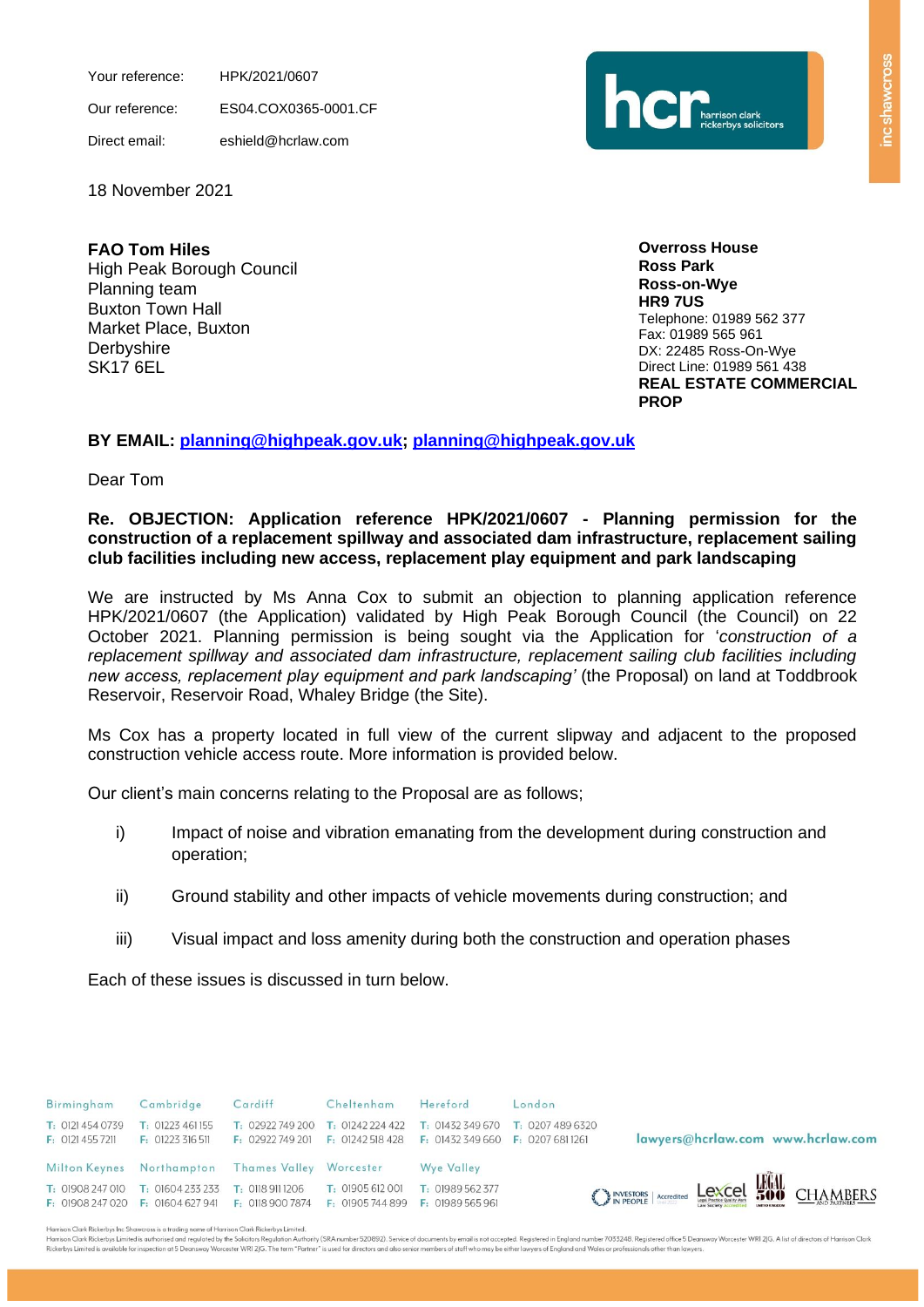### **Noise and vibration impacts**

High Peak Borough Council Adopted Local Plan (2016) ('the HPBC Local Plan') policy EQ 6 is clear that development should be well designed and respond positively to its environment. This is stated to be achieved by a number of factors including;

- *Requiring development to be well designed to respect the character, identity and context of High Peak's townscapes and landscapes*
- *Requiring that development on the edge of settlement is of high quality design that protects, enhances and / or restores landscape character, particularly in relation to the setting and character of the Peak District National Park*
- *Requiring that development contributes positively to an area's character, history and identity in terms of scale, height, density, layout, appearance, materials, and the relationship to adjacent buildings and landscape features*
- *Requiring that development achieves a satisfactory relationship to adjacent development and does not cause unacceptable effects by reason of visual intrusion, overlooking, shadowing, overbearing effect, noise, light pollution or other adverse impacts on local character and amenity*

My client is concerned that this policy will not be complied with by the Proposal, particularly during the construction phase. Although construction impacts are not usually a material consideration, in cases where construction will take place over several years (2 years in this case) and the impacts will be felt for a long period; it is my client's contention that the construction impacts should be material to the final decision. This is especially so when construction impacts are required to be assessed within an EIA in accordance with Paragraph 5 of Schedule 4 of the Town and Country Planning (Environmental Impact Assessment) Regulations 2017.

Specifically, my client is concerned that the building work and vehicle movements during construction will generate an unacceptable level of noise, compared to the surroundings she currently experiences. My client considers that, from the project description, noise may be caused by beeping lorries, crane movements, general vehicle movements and controlled explosions. Chapter 6 of the Environmental Statement appears to support this view. In particular, table 6.10 of the Environmental Statement sets out the baseline levels for location 4 which is the location closest to my client's property. It is noted that the baseline noise levels in this location are some of the lowest experienced at the assessed locations (at 39Db background noise and 50Db ambient daytime noise). This is the reason my client chose to live in this property as she works from home and has sensitivities to noise so needed somewhere quieter than the average home to live comfortably and healthily and to generate an income.

Table 6.11 of the Environmental Statement shows that the ABC criterion (set out in section 6.3 of the Environmental Statement) will be exceeded during the construction phase in a number of locations. At R5 (as it is shown on figure 6.2 – the closest assessed receptor to my client's property) there appears to be an increase during the construction phase of 15Db compared to the baseline ambient daytime noise assessment at location 4 as shown on figure 6.1 (50Db). Whilst 65Db may not exceed the ABC threshold, this represents a significant increase compared to baseline levels. This is even more so when it is considered that the background noise assessment at location 4 was 39Db thereby representing an increase of 26Db at this location compared to pre-construction.

Relevant to this, HPBC Local Plan Policy EQ 10 'Pollution Control and Unstable Land' confirms that the Council will only permit developments which are deemed to result in pollution (which includes noise and vibration and light intrusion) **if** the developer ensures that potential adverse effects are mitigated to an acceptable level.

It has already been demonstrated that the noise levels as the scheme is designed result in an unacceptable increase in noise at my client's property. Despite significant effects being identified, only embedded mitigation is being considered (as confirmed in the ES, paragraph 6.7) and these measures are as follows:

*The construction noise and vibration assessment assume that the works would be undertaken using best practicable means (BPM). BPM is therefore assumed as incorporated mitigation to control construction noise in the form of low noise emission plant and processes, as specified in BS5228-1 Annex B. BPM would include:*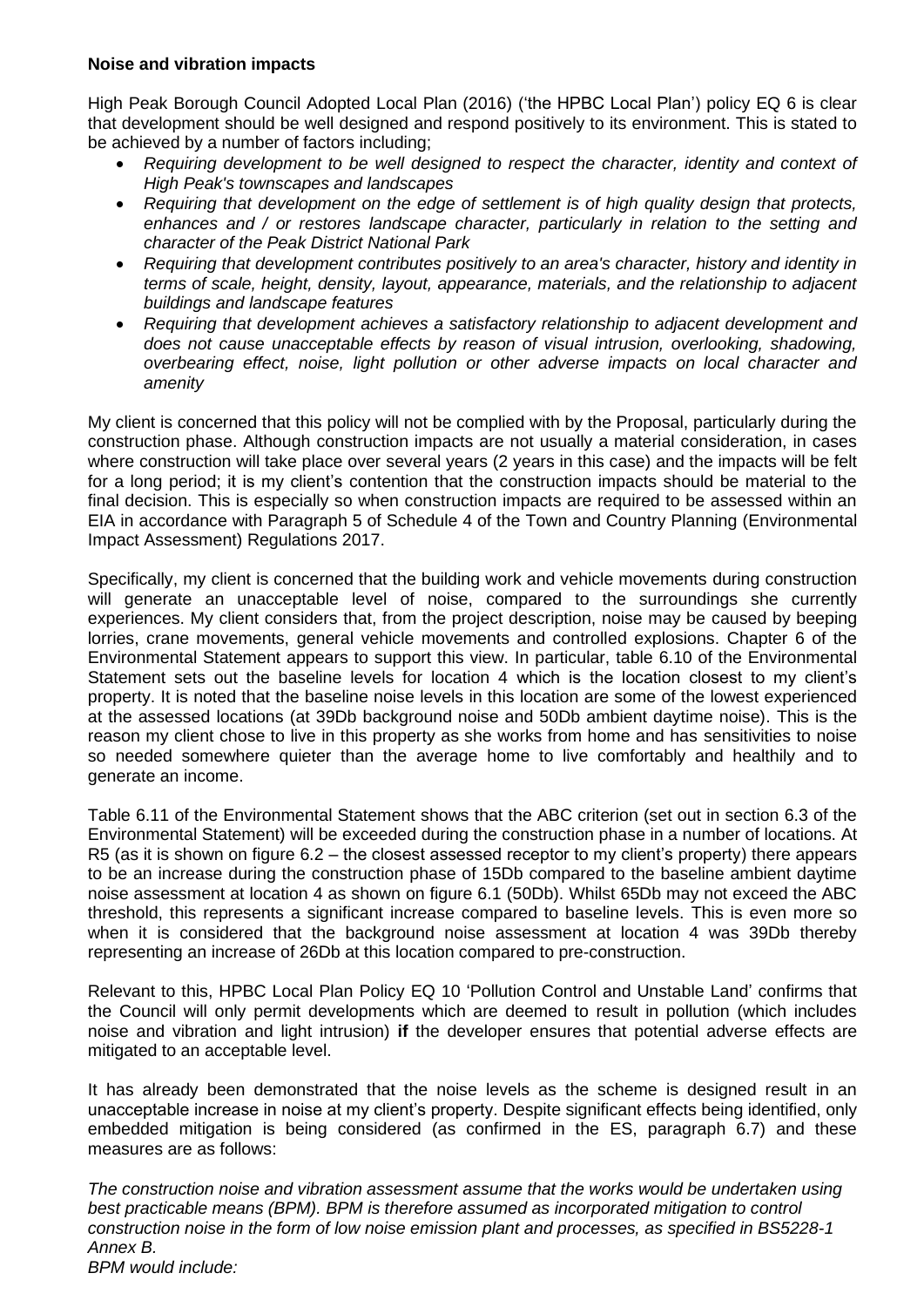- *informing residents prior to any particularly noisy or high vibration works;*
- *the selection of quiet and low vibration equipment;*
- *the use of low vibration piling methods (if practicable) such as CFA piling and the 'press in' method for sheet piling;*
- *for vibratory rollers, avoiding switching on or off the vibration mechanism when close to dwellings as the transient frequency sweep as the mechanism starts up and reaches the operating frequency can be particularly intrusive;*
- *review of construction programme and methodology to consider quieter methods (including non-vibratory compaction plant, where required);*
- *location of equipment on site away from dwellings;*
- *control of working hours;*
- *the provision of acoustic enclosures;*
- *the use of less intrusive alarms, such as broadband vehicle reversing warnings;*
- *a reduction in the amount of plant operating simultaneously in one area to mitigate any significant effects identified;*
- *screening including local screening of equipment, perimeter hoarding or the use of temporary stockpiles; and*
- *through further dialogue with High Peak Borough Council a Section 61 (of the Control of Pollution Act 1974) agreement for prior consent to carry out the works is expected to be utilised to ensure contractors use BPM to control construction noise.*

Embedded mitigation is generally taken to have formed part of the project as assessed by the EIA, being an integral part of the project design. Therefore, as the noise assessment has been conducted already taking into account the embedded design and project features, these embedded measures alone should not be considered to make the Proposal acceptable. The lack of additional measures to prevent, reduce and offset likely adverse effects which could not be avoided through design, mean that the Proposal is currently contrary to policy EQ 10. It is my client's view that the Council should compel the developer to reconsider its noise mitigation measures and to prepare a more detailed set of measures prior to determination of the application (to be secured by condition), otherwise the Proposal should be refused.

Measures which could be considered in addition to the above (which should be secured by the Council by way of condition as a minimum) include a condition for continuous noise monitoring which should be based on the need to minimise the increase in noise experienced at my client's property compared to baseline levels (it is suggested this is in location 4 as shown on figure 6.1 of the Environmental Statement). Limits should be placed on the number of vehicle movements and the times when they are permitted to travel to and from the site to minimise the duration of noise each day.

In terms of operational impacts, the Environmental Statement confirms at paragraph 6.3.2.1 that;

*"There are no existing prediction methods to calculate noise from spillways in operation (once construction is complete). To enable an assessment of noise level from the spillway for the proposed Scheme, reference has been made to a noise and vibration assessment for a similar shaped spillway14. This assessment includes measurements of spillway noise for receptors at a similar distance to the nearest receptors to the proposed Scheme.".*

Then at paragraph 6.6.2.3, the overall operational impact is assessed as follows;

*"Therefore, there is likely to be a direct, permanent effect which is moderate adverse. Considering the small number of receptors affected, the change in noise exposure between the existing and proposed spillway and the variability of noise levels throughout the year, this effect has been assessed as not significant, when utilising professional judgement."*

We do not question the professional judgement of someone who has worked in the industry for a number of years and has significant experience however, my client considers that this professional judgement (even though properly exercised) may come from the wrong starting point. It is considered that a worst-case scenario should be used for the purposes of assessment where the impacts cannot be fully assessed quantitatively. This may have been done here but the Environmental Statement does not make that clear. Without certainty that a worst-case scenario has been used, my client is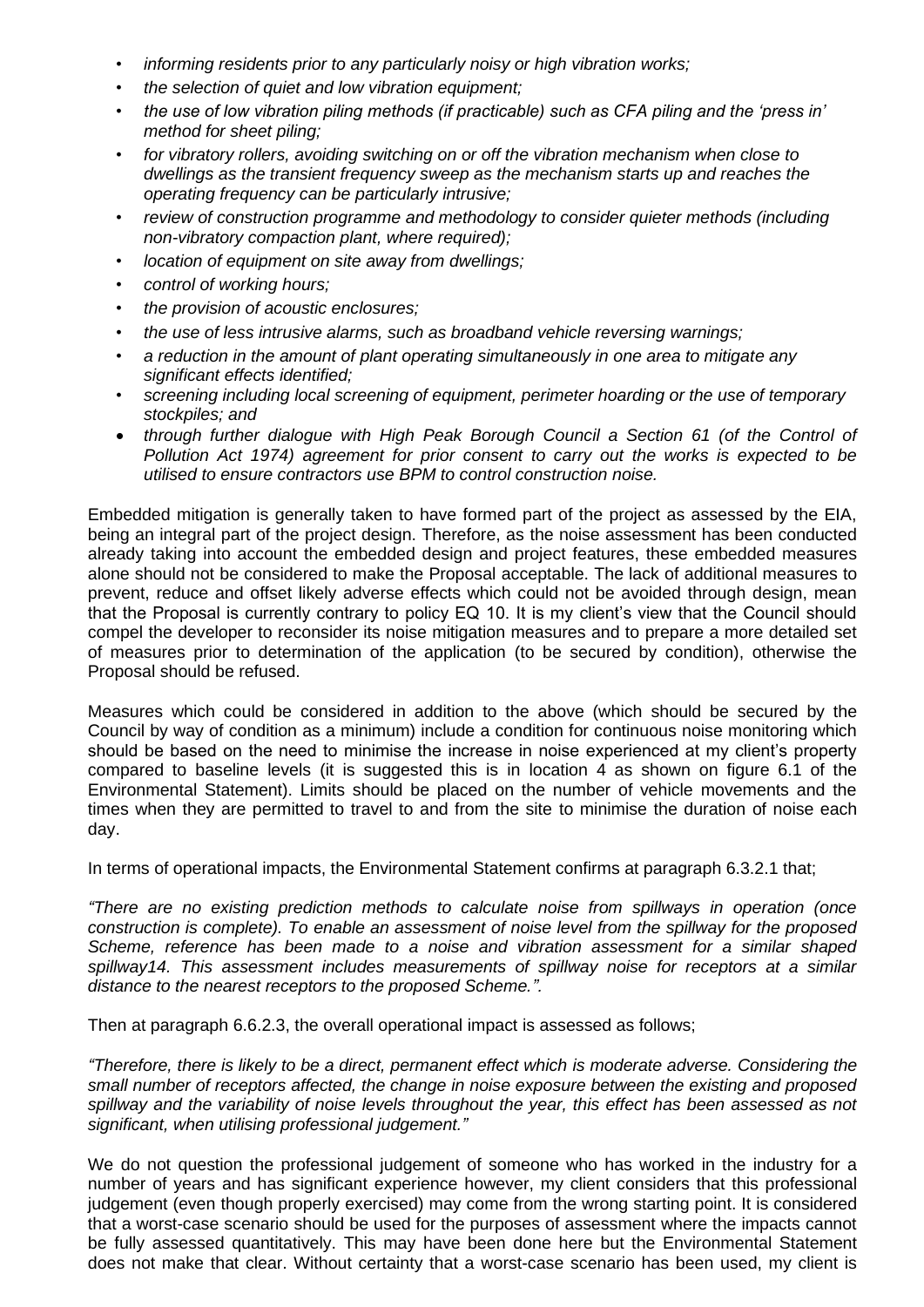anticipating significant impacts, and this is causing her anxiety.

It is agreed that ordinarily the individual private/personal circumstances of an interested party would not be a material consideration. However, the EIA is required to take into account sensitive receptors and my client considers that her circumstances call for additional sensitivity. Relevant to this is the recent High Court case of G, R (On the Application Of) v Thanet District Council [2021] EWHC 2026 (Admin) where planning permission was quashed due to a failure to adequately assess the construction and operational impact of noise, highway safety and air quality on the pupils at a school for children with special educational needs. The key point made repeatedly by the judge was that those affected by the scheme (i.e. the pupils with special educational needs) were particularly sensitive and vulnerable, raising concerns for the adequacy of the overall assessment of the scheme's environmental impacts. It is submitted that the same considerations should be taken into account in this case. Should the Council require further information on this point, please contact me and I will discuss with my client whether information can be provided privately.

Although not related to noise; my client is also concerned about dust and fumes during construction and considers that these should be assessed with appropriate conditions put in place to control this to ensure compliance with policies EQ 6 and EQ 10 of the HPBC Local Plan.

In terms of construction traffic impacts, we have reviewed the Construction Traffic Management Plan prepared by Kier in addition to the Environmental Statement. This primarily reinforces my client's concerns. In particular it is noted that the proposed construction hours are as follows;

*• Monday to Friday, between the hours of 08:00 to 18:00.*

- *Should Saturday working be necessary, prior approval will be sought from the local authority.*
- *No working is anticipated on Sundays or bank holidays.*

Whilst this is fairly standard for noisy working, it is submitted that, given the sensitivity of the location and the potential increase in noise compared to baseline levels, the Council could consider conditioning more restrictive hours than this, with enforced quiet periods during the day if possible. Notice should be given to surrounding residents of any peak vehicle movement times. In line with above suggestions, numbers of vehicles could be restricted by condition as well.

Finally, on the subject of noise, it does not appear as though the development is capable (at present) of complying with the requirements of paragraph 185 of the National Planning Policy Framework (NPPF) which states;

*"185. Planning policies and decisions should also ensure that new development is appropriate for its location taking into account the likely effects (including cumulative effects) of pollution on health, living conditions and the natural environment, as well as the potential sensitivity of the site or the wider area to impacts that could arise from the development. In doing so they should:*

*a) mitigate and reduce to a minimum potential adverse impacts resulting from noise from new development – and avoid noise giving rise to significant adverse impacts on health and the quality of life*

*b) identify and protect tranquil areas which have remained relatively undisturbed by noise and are prized for their recreational and amenity value for this reason; and*

*c) limit the impact of light pollution from artificial light on local amenity, intrinsically dark landscapes and nature conservation".*

Paragraph (c) is relevant to the matters discussed below in respect of amenity and visual impact.

Paragraph 174 (e) is also relevant to the issues of noise and other matters discussed in this letter and the Proposal is arguably not able to comply with this policy;

*"e) preventing new and existing development from contributing to, being put at unacceptable risk from, or being adversely affected by, unacceptable levels of soil, air, water or noise pollution or land instability. Development should, wherever possible, help to improve local environmental conditions such as air and water quality, taking into account relevant information such as river basin management plans*".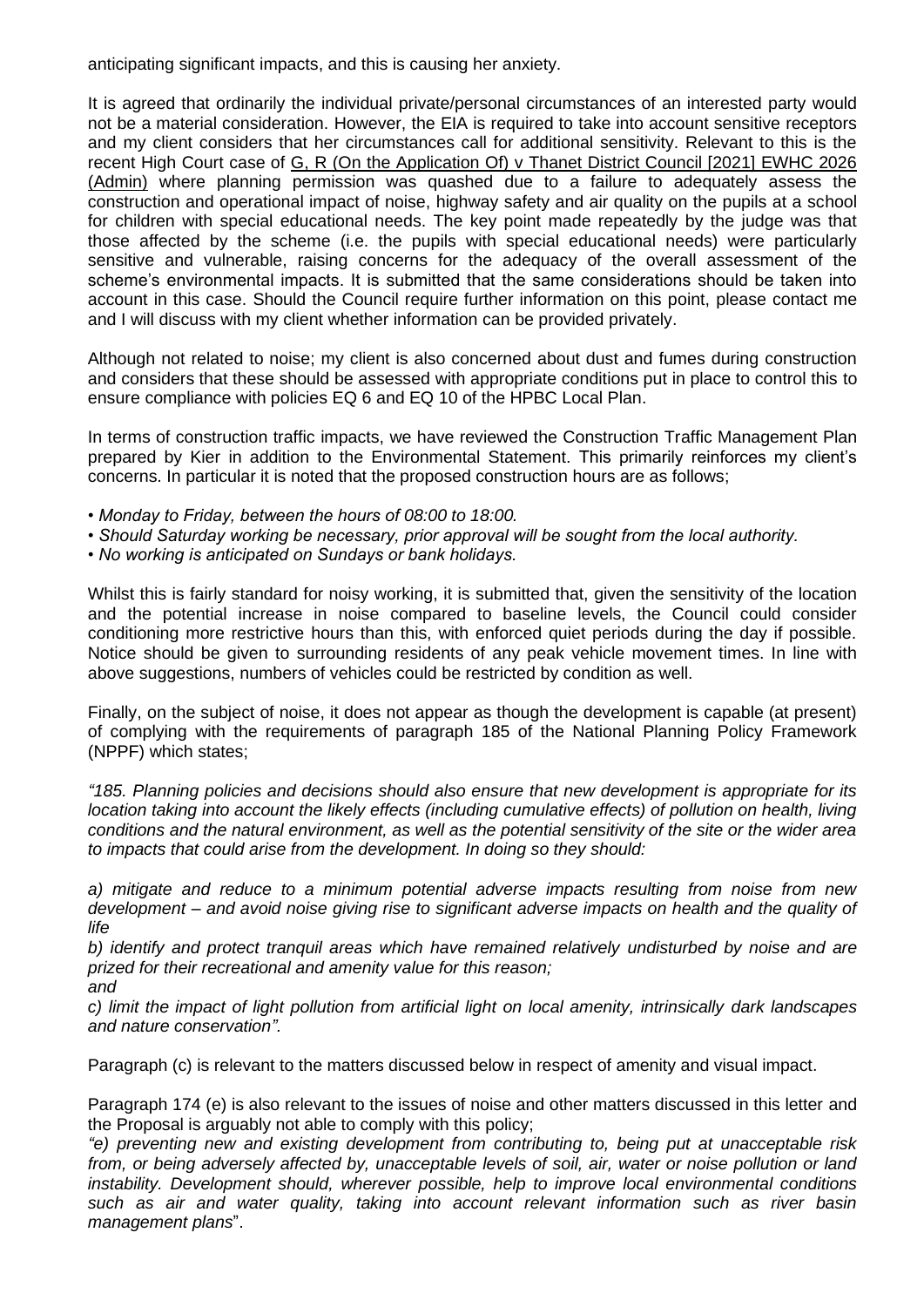#### **Ground Stability and additional vehicle impacts**

Additionally, my client has concerned that lorries travelling past her house daily will potentially damage the foundations of the house and could cause subsidence/ cracks. It is submitted that the path the vehicles are travelling on is not made for lorries – it is a pedestrian footpath. There did not appear to be any assessment within the submitted application relation to the suitability of the path for lorries and therefore there is nothing at present to reassure my client that the development will not harm the character and appearance of her property, and her use and enjoyment of it.

This matter is covered by HPBC Local Plan policy EQ10 which confirms that; *"the Council will protect people and the environment from unsafe, unhealthy and polluted environments. This will be achieved by:*

*…Ensuring that sites are suitable for their proposed use taking account of ground conditions and land instability, including from natural hazards such as radon gas, former activities such as mining, or pollution arising from previous uses."*

In light of this, it is considered that this Proposal should not be granted permission until these impacts are assessed and it is confirmed that there will be no adverse impact on the stability of the path or my client's property (or indeed any other properties which may be affected along the lorry route).

Furthermore, it is considered that there will be significant disruption to the traffic flow in and out of Reservoir Rd which will negatively impact residents' ability to travel to and from their homes.

#### **Amenity and visual impact**

HPBC Local Plan policy EQ6 seeks to guard against; *unacceptable effects by reason of visual intrusion, overlooking, shadowing, overbearing effect, noise, light pollution or other adverse impacts.* 

My client is concerned that light pollution emanating from the development both during the construction and operational phases will affect her ability to sleep. If lights are constructed to light the Site this will impact significantly on her quality of life as many of the main windows overlook the Site (including the bedroom window). My client has particular sensitivities in this regard due to her health conditions and this sensitivity should be taken into account (see above). Again, she purchased this particular property because of the dark conditions it offered at night.

In the HPBC Local Plan explanatory notes, paragraph 5.85 states*; "Light pollution refers to the effect of excessive or intrusive lighting arising from poor or insensitive design. The Council will seek to*  reduce light pollution by encouraging the installation of appropriate lighting and only permitting lighting *proposals which would not adversely affect High Peak Local Plan - Adopted 91 Development management policies 5 amenity or public safety. Lights should be appropriately shielded, directed to the ground and sited to minimise any impact on adjoining areas, and of a height and illumination level of the minimum required to serve their purpose*." The Council are asked to take this into account when assessing compliance with HPBC Local Plan policies.

The development is also contrary to policy EQ6 in that the construction hoardings will be overbearing and will block the natural day light into my client's kitchen significantly and ruin my client's view from the large windows from her sitting room for at least two years. This will harm her amenity and enjoyment of her property. To resolve this we would suggest that, if they cannot be moved away from my client's property entirely; the duration that the hoardings will be present should be limited and this fixed by condition, and more investigation should be made into their positioning to prevent or reduce the harmful impact.

Additionally, my client is concerned about the visual impact of the development more generally both during construction and operational phases. Part of this impact relates to the loss of trees in the vicinity of her property (between the property and the development) which currently enhance the view. Whilst some tree planning is proposed and many trees will be retained, there are some trees of good quality which are to be lost. With this in mind, the Council should consider the proposals in light of HPBC Local Plan policy EQ 9 which states (my emphasis)*;*

*The Council will protect existing trees, woodlands and hedgerows, in particular, ancient woodland, veteran trees and ancient or species-rich hedgerows from loss or deterioration. This will be achieved*